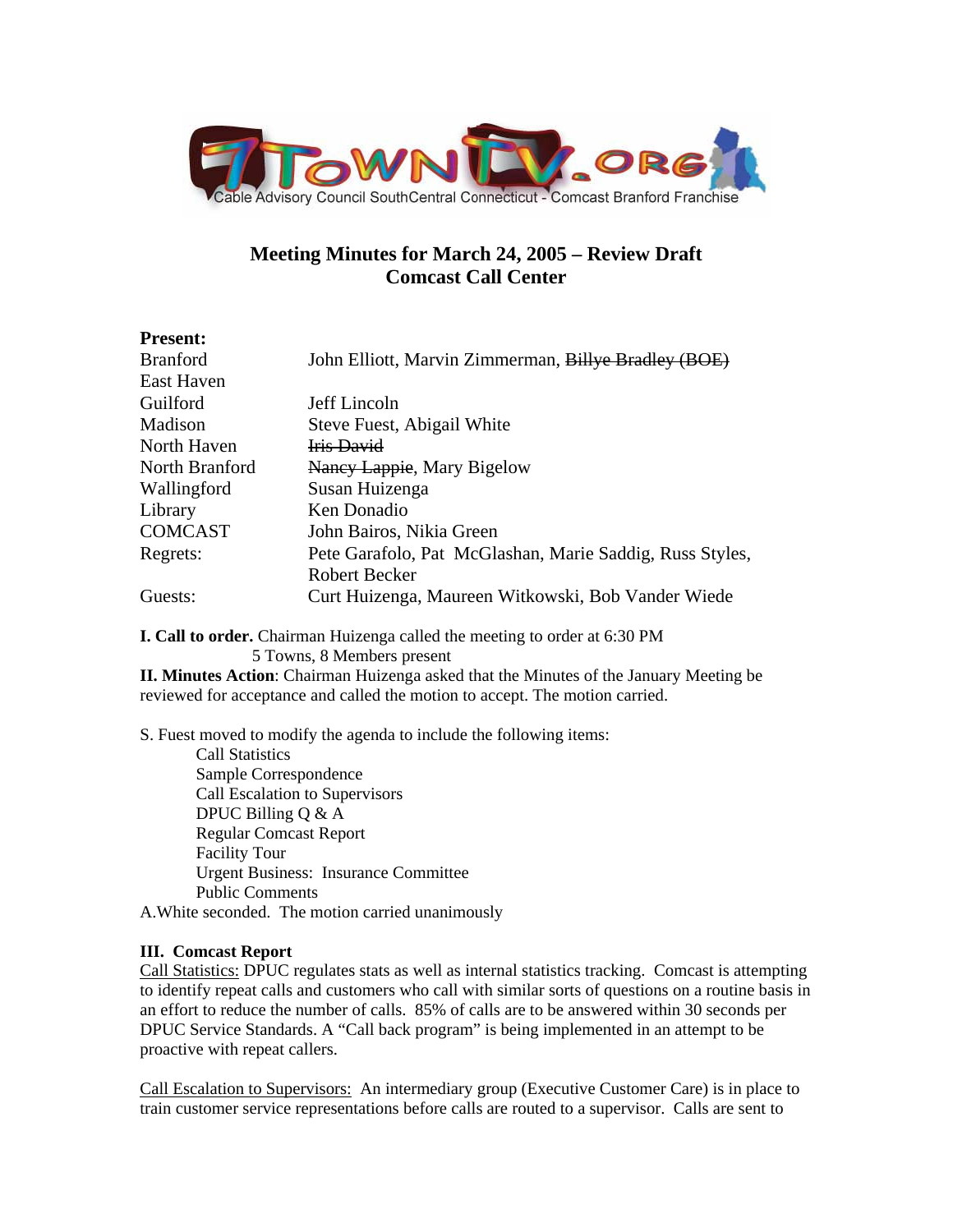overflow centers when there is a large number of calls due to outage or other situations and automated Voice Response system is invoked with outage messages.

There is a department devoted to forecasting in order to ensure there are a sufficient number of customer service representatives. If more than 20 customers are in queue for more than 5 minutes calls are automatically routed to overflow centers.

There are procedures in place to escalate calls without customer request when specific service situations warrant it. Average handle time is currently around 3 to 3.5 minutes for billing. Additional efficiencies are expected to be gained when Comcast switches to one billing system on April 2 and 3, 2005.

S.Huizenga questioned what call handle time was prior to the call center being moved to note if there has been an improvement or not. J.Bairos noted this could be found in the DPUC report. A.White asked how often calls are diverted as infrequently is not quantitative and they're not recorded.

*The New Haven Register* recently reported regarding complaints presented to the DPUC. If a customer comments that they are going to contact the DPUC attempts are made to resolve the call, however, if that is not possible the call is escalated.

Questions were asked regarding whether standard letters are sent out to customers or whether resolution is attempted before sending out additional letters as calls are escalated. J.Bairos reported he would look into that issue.

A.White and S.Huizenga will formulate follow up questions to this meeting.

\*DPUC Billing Docket: i# **05-03-01 DPUC Review of Comcast's Billing policies and discussion of the understanding that there was no policy change merely a billing system error which occurred during a billing system merger.** Comcast reported they have submitted a report to the DPUC but they are unsure how the DPUC will react

The longest time frame for a Marketing Campaign with Discount Promotion to retain customers is 12 months. There are no campaigns without a time frame. When the promotion is over the customer is automatically transferred over to the current rate. S.Huizenga thanked N.Green for her response as it appeared more of a direct response to this inquiry than previously provided by Comcast executives and confirmed some rumors regarding deep discounts.

CTN legislative watch: A bill limiting franchise length to 5 years unless CTN is on the basic tier was passed out of committee. It would need to be re-designated as a government access channel. Comcast has made digital converters available to local PEGs so that CTN can be rebroadcast on the PEGs. CTN receives \$2 million dollars a year through tax revenue. It is designated as a programmer by cable companies and is attempting to be re-designated to ensure placement on the lower tier. There has never been any clarification by the DPUC as to who the community access providers are so there is room for the DPUC to designate alternate community access providers. Branford sent out a letter regarding this issue stating that they support CTN sending their tape summaries but the government channel is full and cannot accommodate continuous coverage. Comments were made that designating CTN as community access is not appropriate. A.White suggested a special meeting to address this issue. A.White requested additional information from J.Bairos. It was commented that there is really no additional information. A.White moved to take formal action within the week to draft correspondence within the week to the chairman of the committee with appropriate CC. M.Zimmerman seconded. Motion carried unanimously.